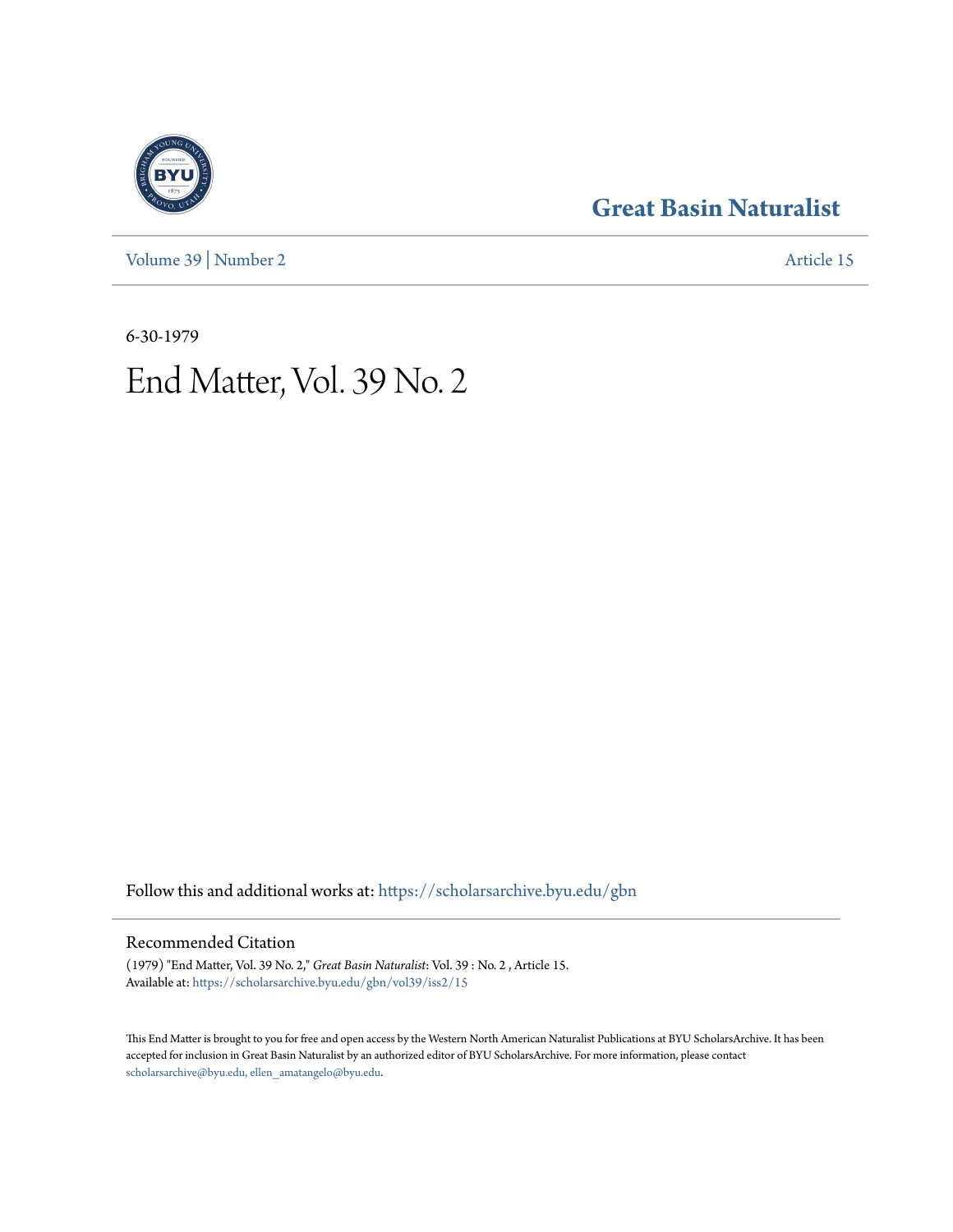#### NOTICE TO CONTRIBUTORS

Original manuscripts in English pertaining to the biological natural history of western North America and intended for publication in the Great Basin Naturalist should be directed to Brigham Young University, Stephen L. Wood, Editor, Great Basin Naturalist, Provo, Utah 84602. Those intended for the Great Basin Naturalist Memoirs should be similarly directed, but these manuscripts are not encumbered by a geographical restriction.

Manuscripts. Two copies of manuscripts are required. They should be typewritten, double spaced throughout on one side of the paper, with margins of at least one inch on all sides. Use a recent issue of either journal as <sup>a</sup> format, and the Council of Biology Editors Style Manual, Third Edition (AIBS 1972) in preparing the manuscript. An abstract, about 3 percent as long as the text, but not exceeding 200 words, written in accordance with Biological Abstracts guidelines, should precede the introductory paragraph of each article. Authors may recom mend one or two reviewers for their article. All manuscripts receive a critical peer review by specialists in the subject area of the manuscript under consideration.

Manuscripts that are accepted and that are less than 100 printed pages in length will auto matically be assigned to the Great Basin Naturalist. Those manuscripts larger than 100 print ed pages in length will be considered for the Memoirs series.

Illustrations and Tables. All illustrations and tables should be made with a view toward having them appear within the limits of the printed page. Illustrations that form part of an article should accompany the manuscript. Illustrations should be prepared for reduction by the printer to either a single-column (2% inches) or double-column (514 inches) width, with the length not exceeding  $7\frac{1}{2}$  inches.

Costs Borne by Contributor. Contributors to the Great Basin Naturalist should be prepared to donate from \$10 to \$30 per printed page toward publication of their article (in addition to reprint costs outlined in the schedule below). Authors publishing in the Great Basin Naturalist Memoirs may be expected to contribute \$35 per printed page in addition to the cost of the printed copies they purchase. No printed copies are furnished free of charge. A price list for reprints and an order form are sent with the galley proof to contributors.

#### Reprint Schedule of the Great Basin Naturalist

|            | 2 pp.        | 4 pp. | $6$ pp. | $8$ pp. | $10$ pp. | $12$ pp. | Each       |
|------------|--------------|-------|---------|---------|----------|----------|------------|
| 100 copies | \$20         | \$24  | \$28    | \$32    | \$36     | \$40     | additional |
| 200 copies | $28^{\circ}$ | 32    | 36      | 40      |          | 48       | $2$ pp.    |
| 300 copies | 36           | 40    | 44      | 48      | 52       | 56       | -84        |

#### **Great Basin Naturalist Memoirs**

No. 1 The birds of Utah. By C. L. Hayward, C. Cottam, A. M. Woodbury, H. H. Frost. \$10. No. 2 Intermountain biogeography: A symposium. By K. T. Harper, J. L. Reveal, et al. \$15.